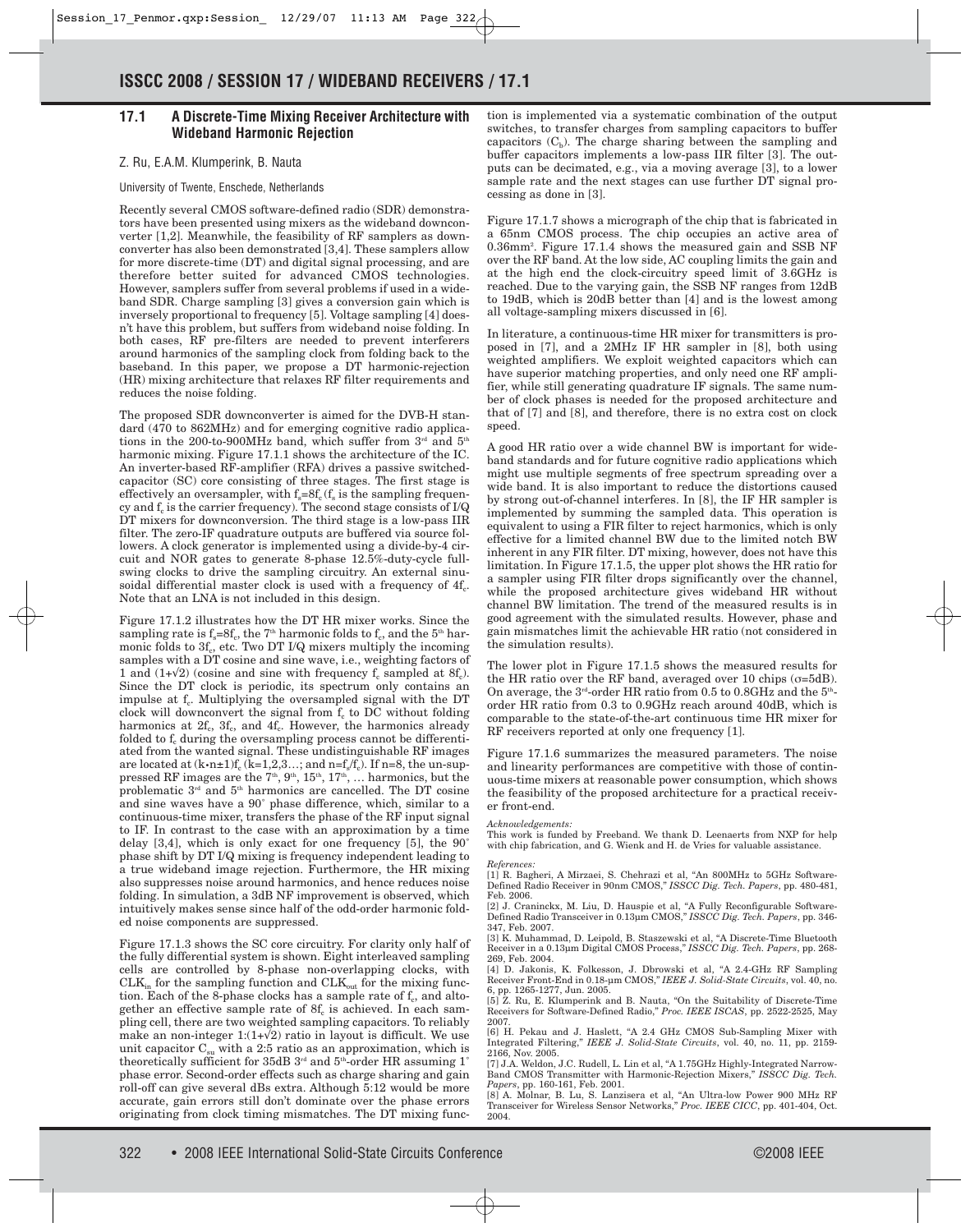





**Figure 17.1.3: Switched-capacitor core circuitry of the harmonic-rejection sampling downconverter, with the clock scheme L0 to L7 shown in Fig. 17.1.1.**











| $0.2$ to $0.9$ |
|----------------|
|                |
|                |
| Min: 1.7       |
| Max: 5.3       |
| Min: 12        |
| Max: 19        |
| +11dBm         |
|                |
| +43dBm         |
|                |
| 250kHz         |
| 10MHz          |
|                |

| Supply<br>voltage        | 1.2V                                                |
|--------------------------|-----------------------------------------------------|
| Current<br>drawn<br>(mA) | RFA & Buffer: 5.3                                   |
|                          | Clock generator:<br>7.8@0.2GHz LO<br>10.6@0.9GHz LO |
|                          |                                                     |
| Harmonic-rejection ratio |                                                     |

| (10-sample averaged)   |           |  |
|------------------------|-----------|--|
| 3rd-order              | Min: 32dB |  |
| (0.2 to 0.9GHz)        | Max: 41dB |  |
| 5 <sup>th</sup> -order | Min: 32dB |  |
| (0.2 to 0.9GHz)        | Max: 44dB |  |

*Continued on Page 616*